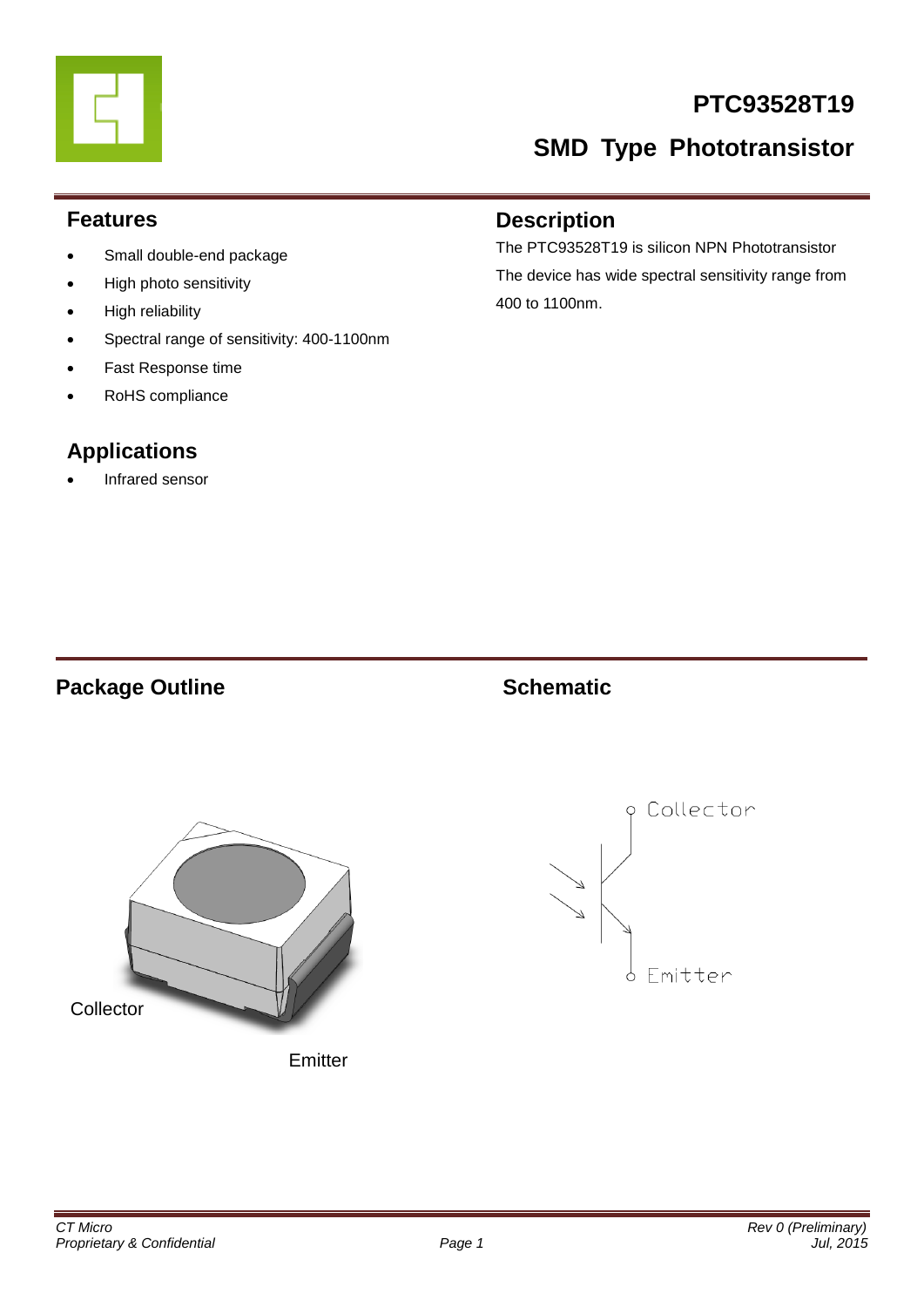

## **Absolute Maximum Rating at 25<sup>0</sup>C**

| <b>Symbol</b>                | <b>Parameters</b>                | <b>Ratings</b> | <b>Units</b> | <b>Notes</b> |
|------------------------------|----------------------------------|----------------|--------------|--------------|
| $\mathsf{I}^{\mathsf{C}}$    | <b>Collector Current</b>         | 20             | mA           |              |
| <b>B</b> <sub>vceo</sub>     | Collector-Emitter Voltage        | 35             | V            |              |
| <b>B</b> <sub>vECO</sub>     | <b>Emitter-Collector Voltage</b> | 5              | V            | 2            |
| ${\mathsf T}_{\mathsf{opr}}$ | <b>Operating Temperature</b>     | $-40 - +85$    | $\rm ^{0}C$  |              |
| ${\mathsf T}_{\text{stg}}$   | Storage Temperature              | $-40 - +100$   | $\rm ^{0}C$  |              |
| $T_{sol}$                    | <b>Soldering Temperature</b>     | 260            | $\rm ^{0}C$  | 3            |
| $P_{to}$                     | <b>Total Power Dissipation</b>   | 150            | mW           |              |

#### **Optical Characteristics**

| Symbol       | <b>Parameters</b>       | <b>Test Conditions</b>   | Min | Typ | Max  | <b>Units</b> | <b>Notes</b> |
|--------------|-------------------------|--------------------------|-----|-----|------|--------------|--------------|
| Λ            | Spectral Bandwidth      | $\overline{\phantom{0}}$ | 400 | -   | 1100 | nm           |              |
| λP           | <b>Peak Sensitivity</b> | $\overline{\phantom{0}}$ | -   | 940 |      | nm           |              |
| $\theta$ 1/2 | View Angle              | $Vce=5V$                 | ۰   | ±50 | ۰    | deg          |              |

#### **Electrical Characteristics**

| <b>Symbol</b>             | <b>Parameters</b>              | <b>Test Conditions</b>                     | <b>Min</b> | <b>Typ</b> | <b>Max</b> | <b>Units</b> | <b>Notes</b> |
|---------------------------|--------------------------------|--------------------------------------------|------------|------------|------------|--------------|--------------|
| <b>I</b> CEO              | Dark Current                   | $Ee=0mW/cm^2$                              |            | ۰          | 100        | nA           |              |
|                           |                                | $VCE=20V$                                  | ۰          |            |            |              |              |
| VCE(sat)                  | Collector-Emitter              | $Ee=1mW/cm^2$                              | ٠          | -          | 0.4        | V            |              |
|                           | <b>Saturation Voltage</b>      | $lc=1.0mA$                                 |            |            |            |              |              |
| $\mathsf{I}^{\mathsf{C}}$ | <b>Collector Light Current</b> | $Ee=1mW/cm^2$                              | 1.4        | 1.9        |            | mA           |              |
|                           |                                | λ <sub>P</sub> =940nm, V <sub>CE</sub> =5V |            |            |            |              |              |
| $C_T$                     | <b>Terminal Capacitance</b>    | $Ee=0mW/cm^2$                              | ۰          | 4.4        |            |              |              |
|                           |                                | f=1MHz, VcE=5V                             |            |            |            | pF           |              |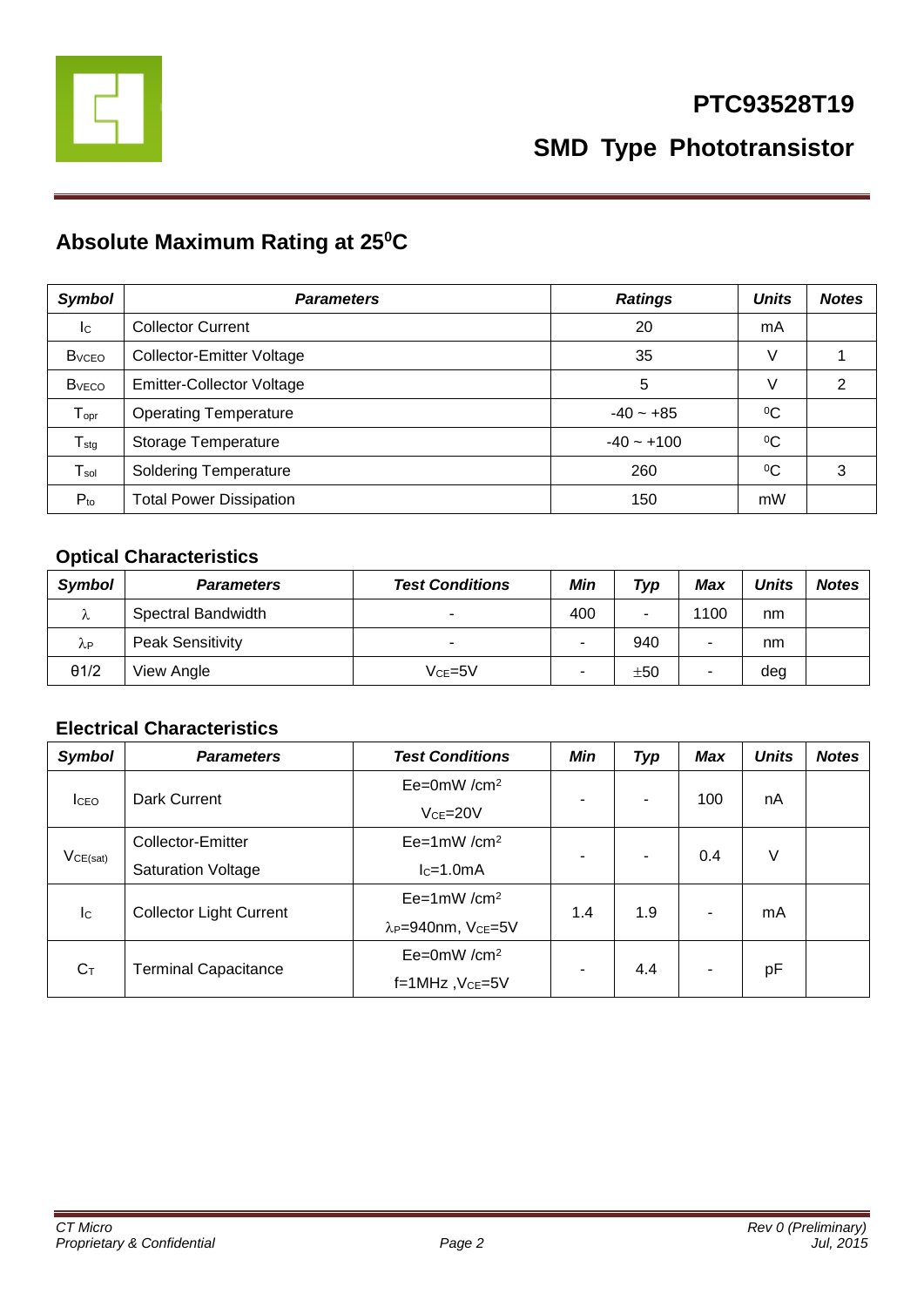

## **PTC93528T19**

**SMD Type Phototransistor**

#### **Switching Characteristics**

| <b>Symbol</b> | <b>Parameters</b>   | <b>Test Conditions</b>                                     | Min                      | Typ | Max                      | Units | <b>Notes</b> |
|---------------|---------------------|------------------------------------------------------------|--------------------------|-----|--------------------------|-------|--------------|
| tr            | Rise Time           |                                                            | ۰                        | 5   | ۰                        |       |              |
| t۴            | <b>Fall Time</b>    | $V_{ce}$ = 5V, R <sub>L</sub> = 100 $\Omega$<br>$lc=1.0mA$ | $\overline{\phantom{a}}$ | 6   | ۰                        |       |              |
| $t_{on}$      | Turn on Delay Time  |                                                            |                          | 5.5 |                          | μs    | 4            |
| toff          | Turn off Delay Time |                                                            | -                        | 7.5 | $\overline{\phantom{a}}$ |       |              |

#### **Notes:**

- 1 : Test conditions : Ic=100μA, Ee=0mW/cm<sup>2</sup>.
- 2 : Test conditions : I<sub>E</sub>=100μA, Ee=0mW/cm<sup>2</sup>.
- 3 : Soldering time≦5 seconds.
- 4 : Test circuit :

#### Detector



Switching Time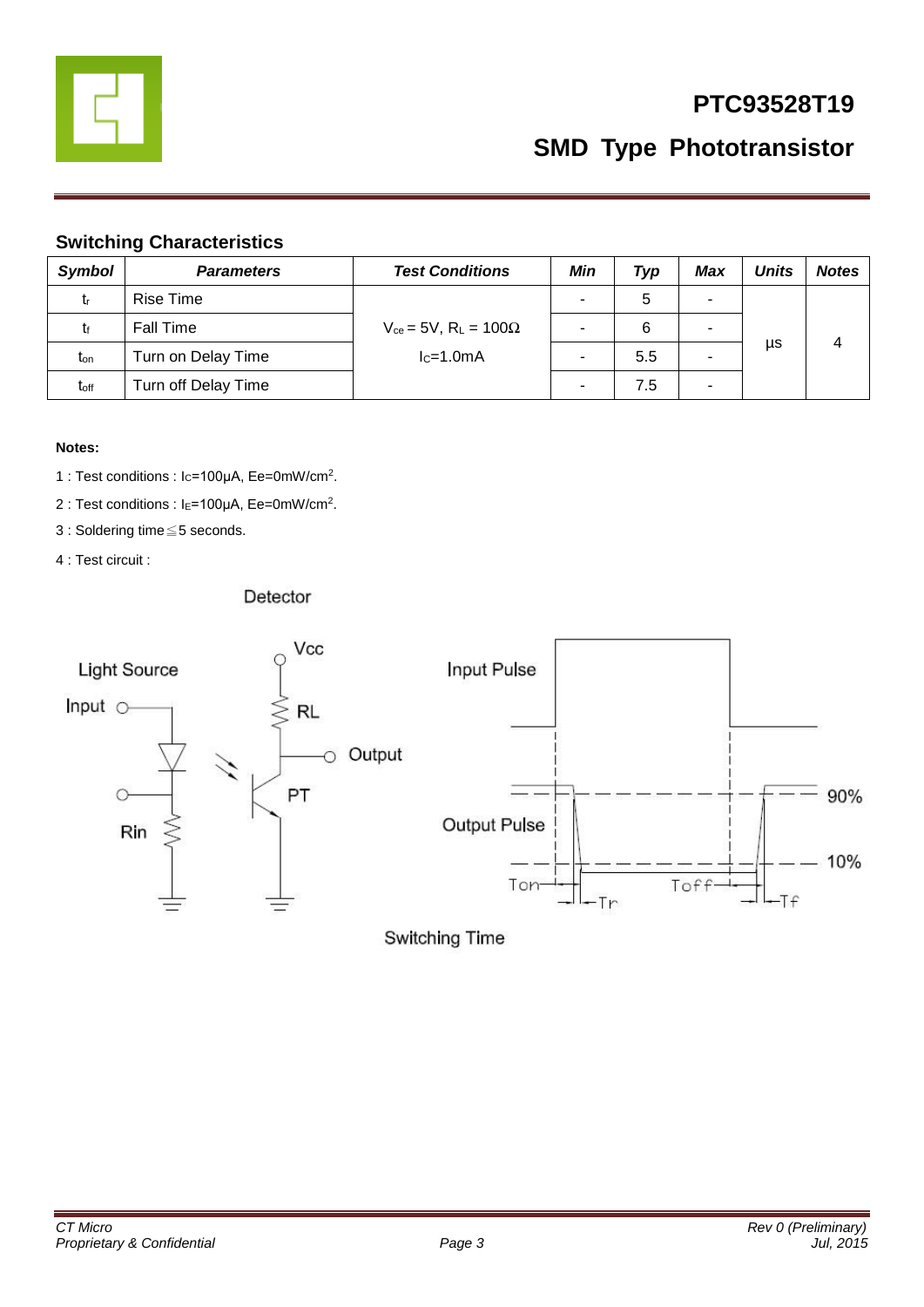

## **Typical Characteristic Curves**





 $10$ 

 $V_{ce} = 5V, I_{c} = 1mA$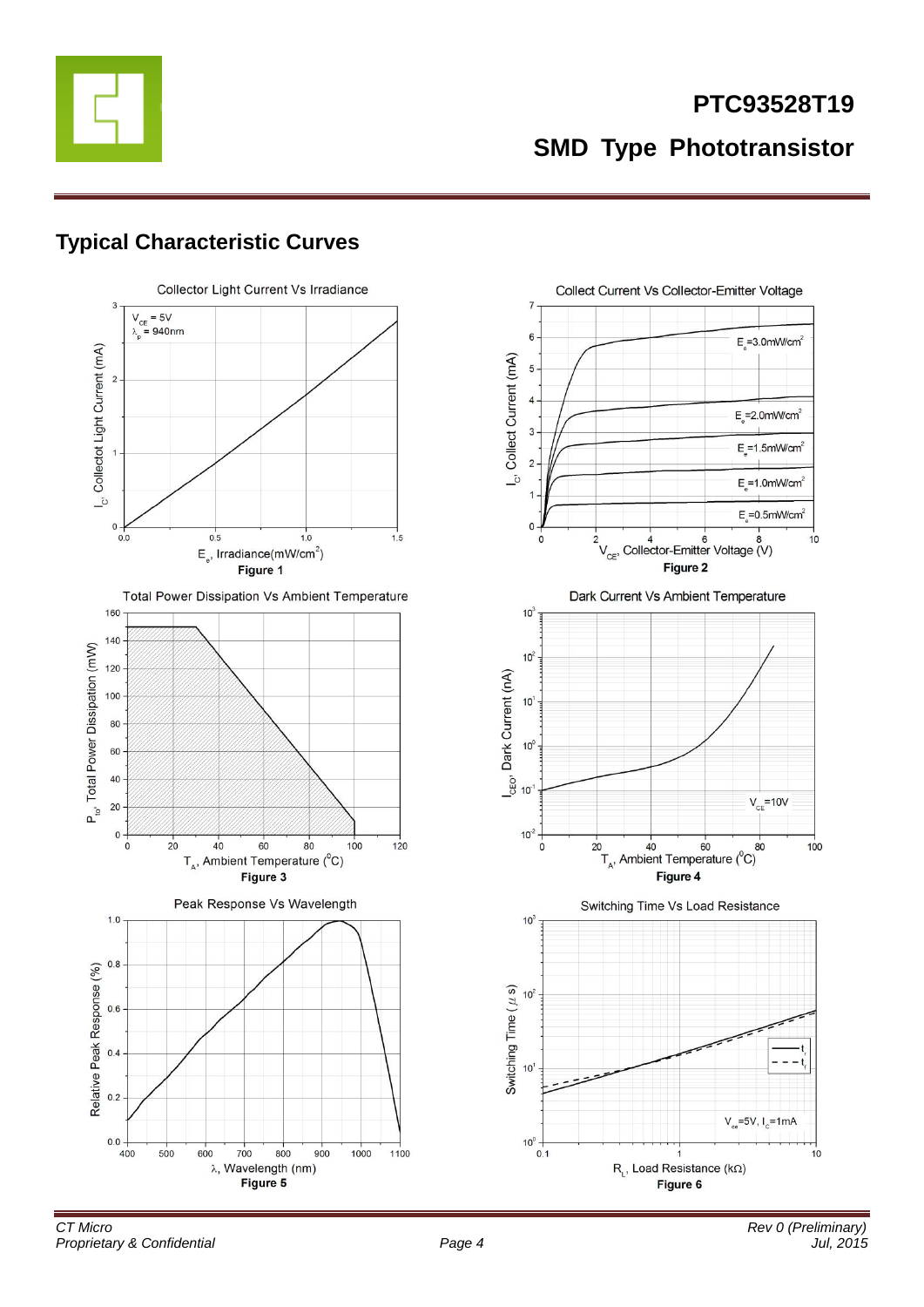

## **Typical Characteristic Curves**

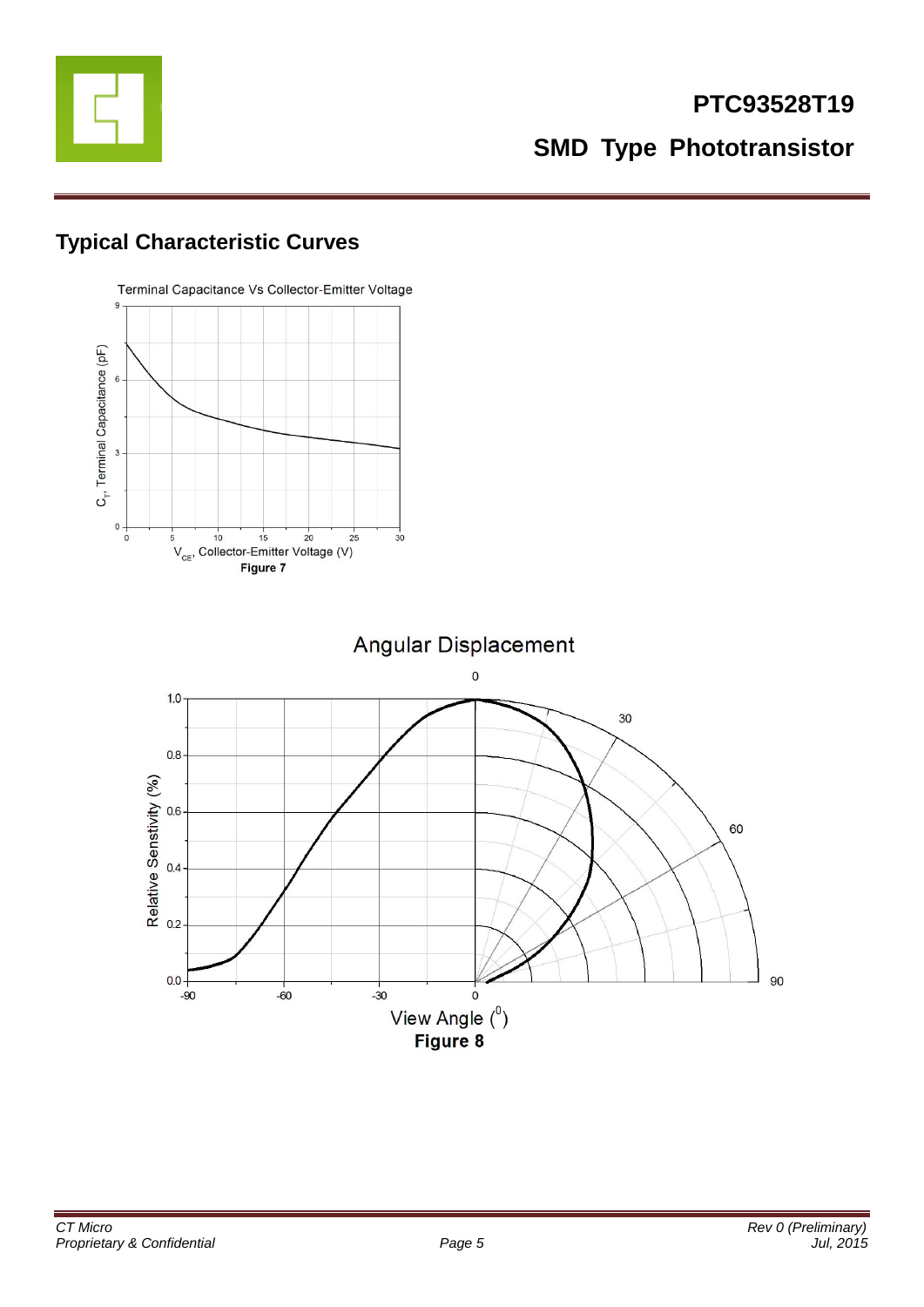



#### **Package Dimension** *All dimensions are in mm, unless otherwise stated*

**Recommended Soldering Mask** *All dimensions are in mm, unless otherwise stated*



## **Ordering Information**

| <b>Part Number</b> | <b>Quantity</b> |          |
|--------------------|-----------------|----------|
| PTC93528T19        | Tape & Reel     | 2000 pcs |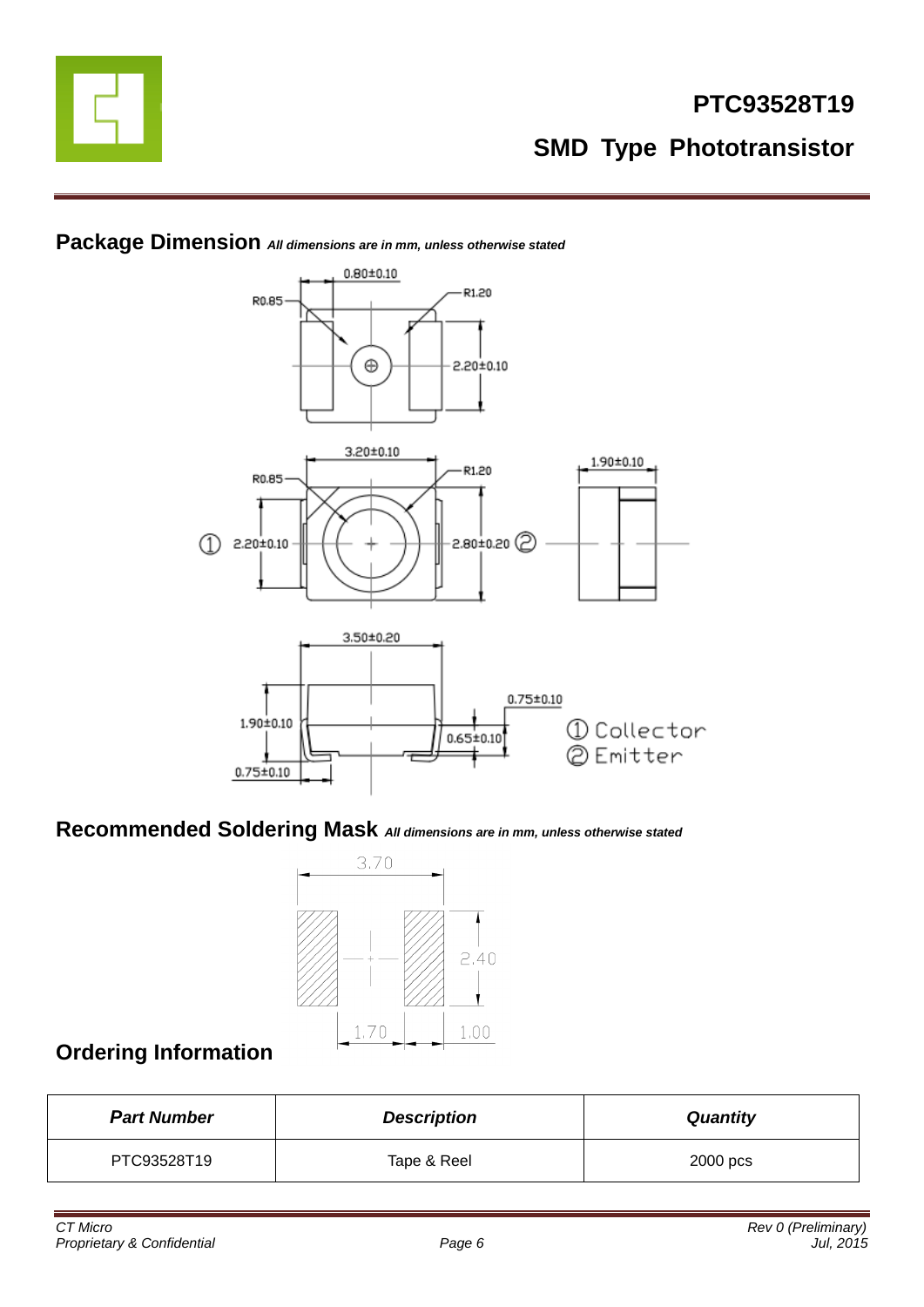

**Reel Dimension** *All dimensions are in mm, unless otherwise stated*



**Tape Dimension** *All dimensions are in mm, unless otherwise stated*

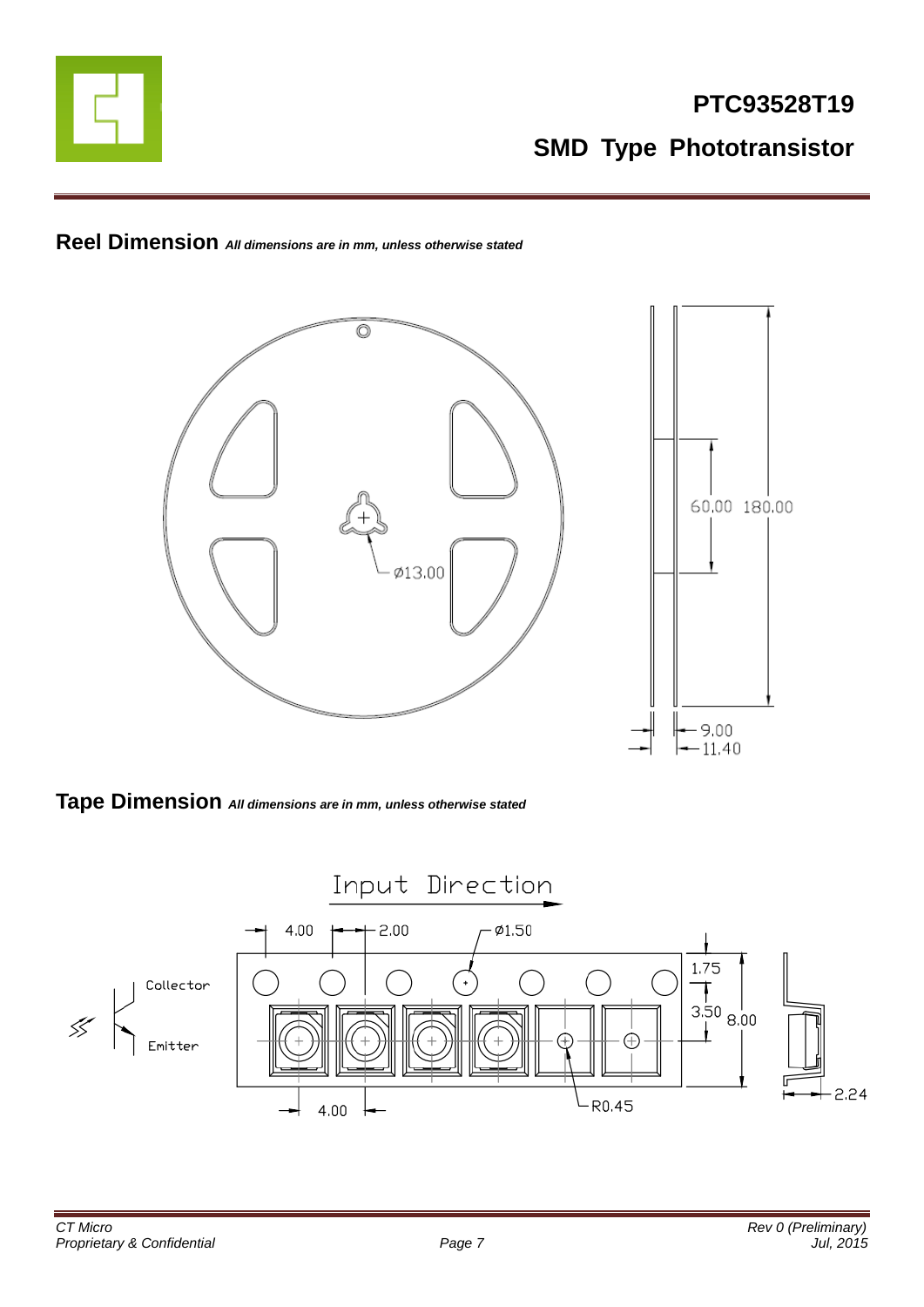

### **Reflow Profile**



| <b>Profile Feature</b>                     | <b>Pb-Free Assembly Profile</b>                   |
|--------------------------------------------|---------------------------------------------------|
| Temperature Min. (Tsmin)                   | $150^{\circ}$ C                                   |
| Temperature Max. (Tsmax)                   | $200^{\circ}$ C                                   |
| Time (ts) from (Tsmin to Tsmax)            | 60-120 seconds                                    |
| Ramp-up Rate (t∟ to t <sub>P</sub> )       | 3°C/second max.                                   |
| Liquidous Temperature $(T_L)$              | $217^{\circ}$ C                                   |
| Time $(t_L)$ Maintained Above $(T_L)$      | $60 - 150$ seconds                                |
| Peak Body Package Temperature              | $260^{\circ}$ C +0 $^{\circ}$ C / -5 $^{\circ}$ C |
| Time (t <sub>P</sub> ) within 5°C of 260°C | 30 seconds                                        |
| Ramp-down Rate $(T_P$ to $T_L$ )           | 6°C/second max                                    |
| Time 25°C to Peak Temperature              | 8 minutes max.                                    |